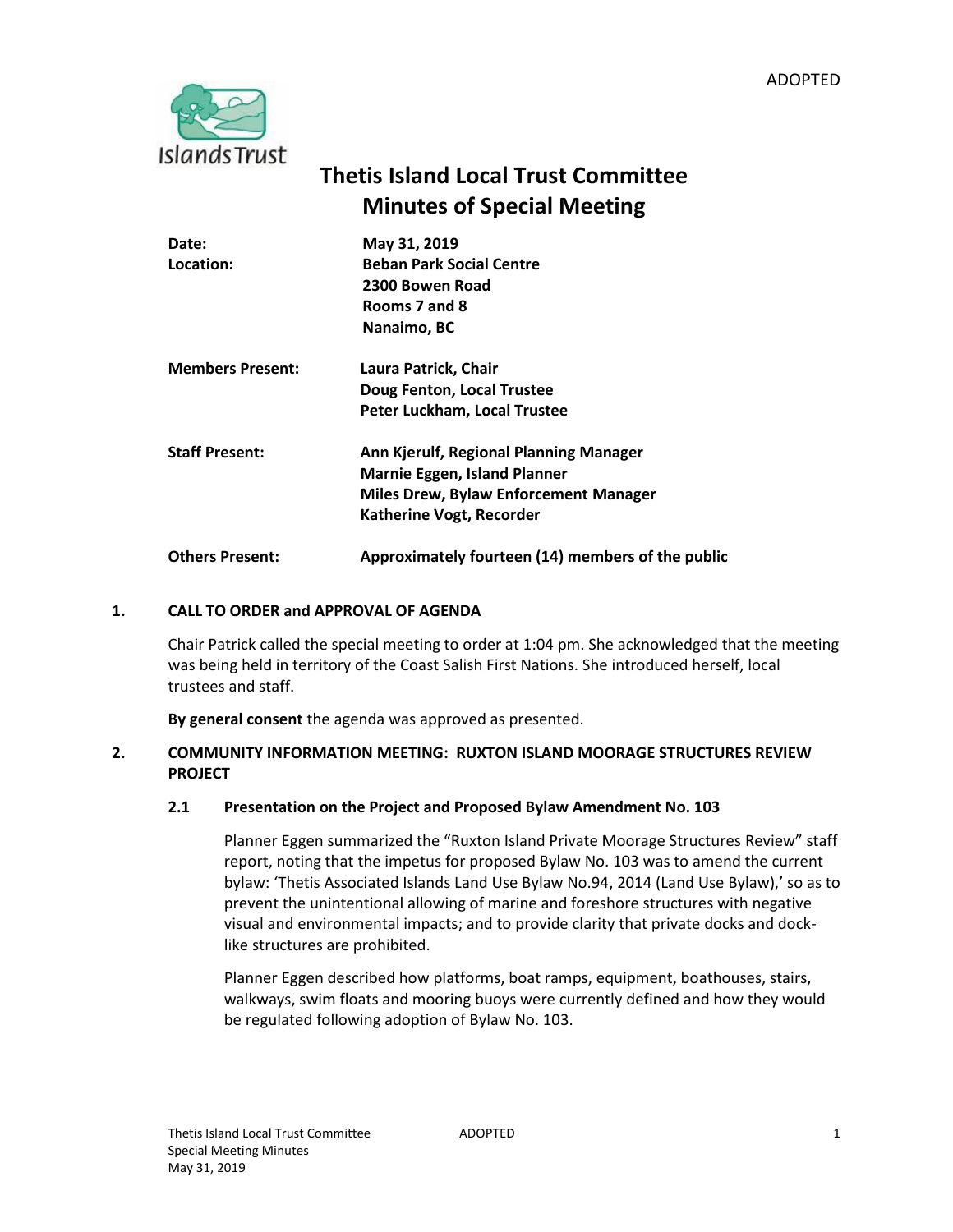# **2.2 Public Questions and Answer Session**

Chair Patrick directed that this portion of the meeting be limited to questions and answers and that comments by members of the public be saved for the Public Hearing portion of the meeting.

Members of the public asked the following questions and were answered by staff:

- Was it possible for a property owner to seek rezoning of an adjacent foreshore to construct a private dock under the new bylaw?
	- o Planner Eggen responded yes.
- Do property owners have historical riparian foreshore rights to develop access that supersede Islands Trust Bylaws?
	- o Manager Drew responded that common law only stands in the absence of bylaws.
- Was it allowable for large barges or boats connected to large metal ramps to be utilized in place of proper rafts and ramps?
	- $\circ$  Manager Drew responded that if used as a boat it would be allowable, as a float it would not be.
	- o Planner Eggen noted that such combinations of structures were allowable under existing bylaws. Under the new bylaw, such structures could be maintained in place as legal non-conforming structures that could not be replaced or moved. Under the new bylaw, such combinations of structures would not be permitted.
- Was the new bylaw pertinent to stairs on private or public property?
	- Planner Eggen responded that it referred to stairs on private property within the 10 metre setback to the sea.
- What if stairs at public access points are too high or wide than what is permitted in the new bylaw?
	- o Planner Eggen responded that road rights of way were the property and jurisdiction of the Ministry of Transportation.
- Is there a distinction between permanent and temporary structures in the new bylaw?
	- o Planner Eggen responded that there was no distinction between permanent and temporary or seasonal structures in the new bylaw and that swim floats would not be allowed.
- If swim floats were removed from the bylaw would they come under Provincial jurisdiction?
	- o Planner Eggen explained the Province won't authorize swim floats so any would technically be in trespass.
- Is there a map available that would visually indicate how site lines and mooring buoys would be permitted?
	- o Planner Eggen responded no, acknowledging that it could be difficult to locate public access survey pins and hard to properly situate mooring buoys.
- How can mooring buoys be enforced, given the difficulty of siting them properly?
	- o Manager Drew responded that there were no plans by Bylaw Compliance and Enforcement to check on mooring buoys unless a problem developed with impeding of public access. The bylaw was more specifically addressing the possible future problem of public access points being blocked by boats.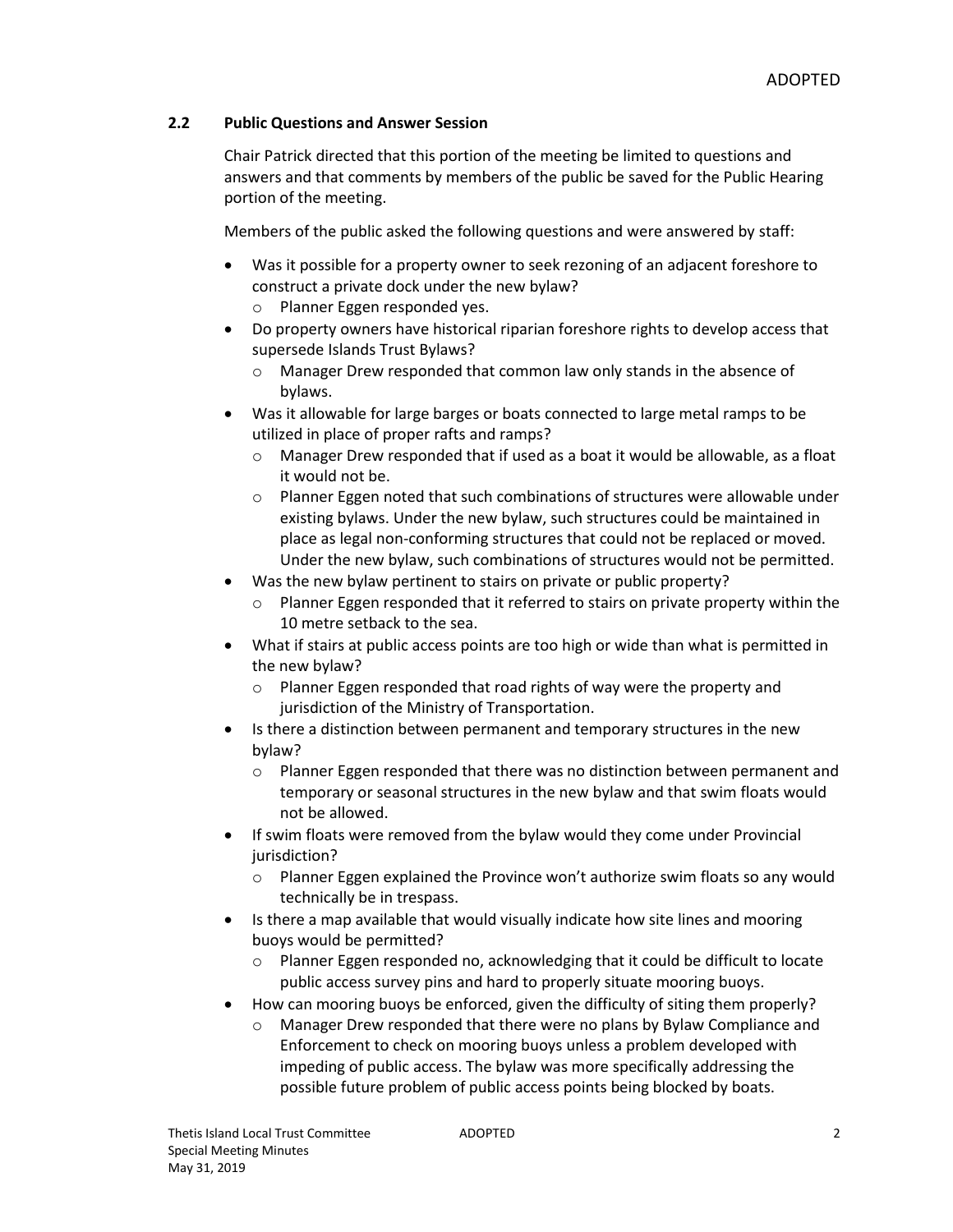- Where is the mooring buoy concern coming from, considering that it didn't seem to be a significant part of earlier discussions?
	- o Planner Eggen noted that it was expressed at a Local Trust Committee meeting.

Chair Patrick thanked staff for their information and recessed the meeting at 1:59 pm.

## **3. PUBLIC HEARING - BYLAW NO. 103**

Chair Patrick declared the Public Hearing for Proposed Bylaw No. 103 open at 2:00pm.

Chair Patrick thanked everyone for their input and declared the Public Hearing closed and the Thetis Island Local Trust Committee Special meeting resumed at 2:35 pm

## **4. BYLAW NO. 103 - for consideration of Third Reading**

Chair Patrick called a 12-minute recess at 2:38 pm to allow trustee review of the most recent attendee written submissions. The meeting was recalled to order at 2:50 pm.

Trustees thanked staff for their extensive work and spoke on the following:

- Provincial regulations overriding local attempts to manage swim floats.
- Forward-thinking anchorage systems allowing sustainable boating activities in ecologically sensitive environments.
- Mooring buoy issues being too complex for existing and proposed bylaws.
- Photographs of structures being helpful for determining compliance.

## **TH-2019-032**

## It was **MOVED** and **SECONDED**

that Thetis Island Local Trust Committee Bylaw No. 103, cited as "Thetis Associated Islands Land Use Bylaw, 2014, Amendment Bylaw No. 1, 2018", be amended by deleting subsection 5 of part 5 Zone Section 5.11 Marine Ruxton W3 Siting and Size in its entirety.

## **CARRIED**

**CARRIED**

## **TH-2019-033**

## It was **MOVED** and **SECONDED**

that Thetis Island Local Trust Committee Bylaw No. 103 cited as "Thetis Associated Islands Land Use Bylaw, 2014, Amendment Bylaw No. 1, 2018", be read a third time as amended.

# **TH-2019-034**

# It was **MOVED** and **SECONDED**

that Thetis Island Local Trust Committee Bylaw No. 103 cited as "Thetis Associated Islands Land Use Bylaw, 2014, Amendment Bylaw No. 1, 2018", be forwarded to the Secretary of the Islands Trust for approval by the Executive Committee.

**CARRIED**